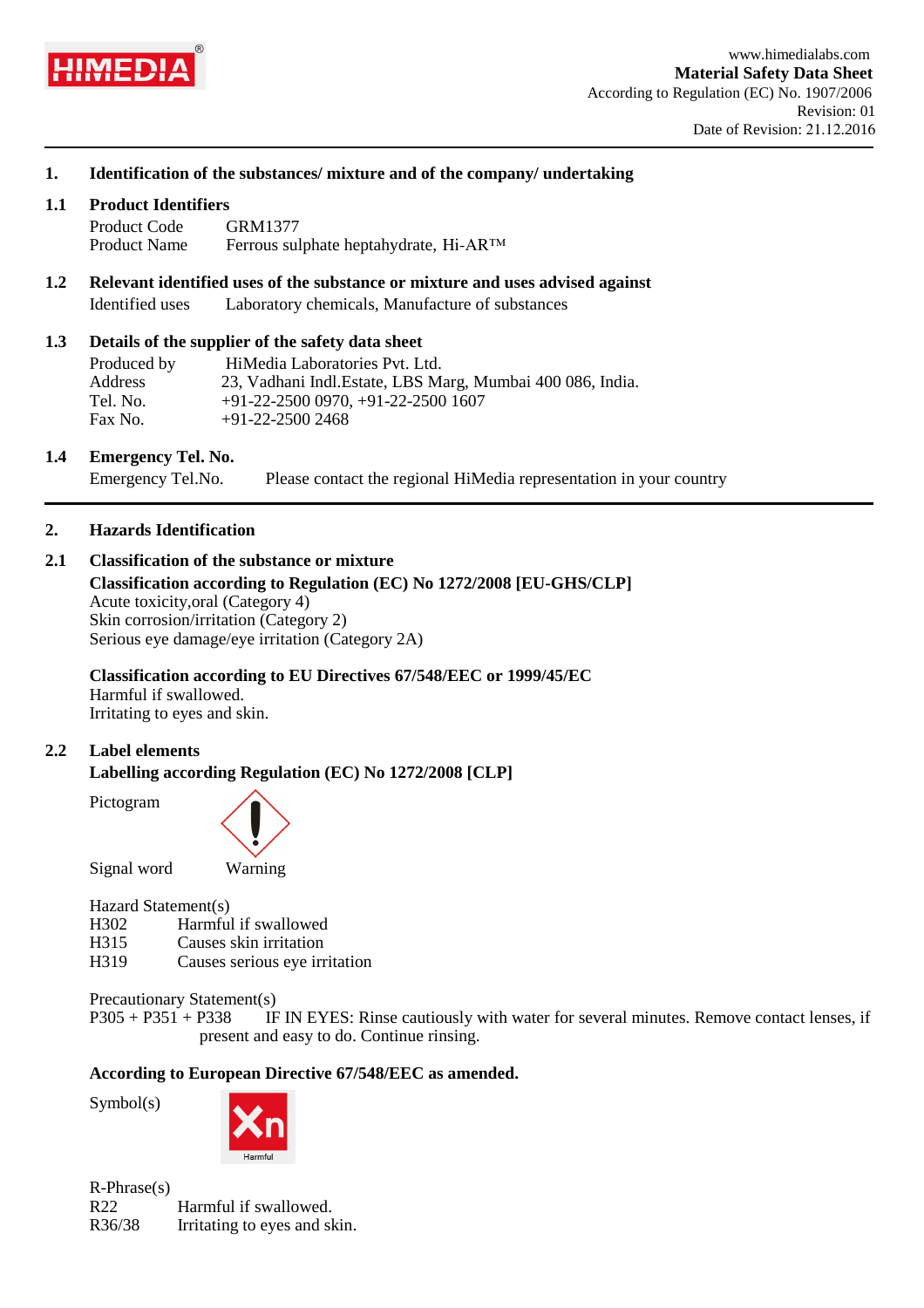# S-Phrase(s)<br>S46 If swallowed, seek medical advice immediately and show this container or label.

2.3 Other hazards - none

# **3. Composition/Information on Ingredients**

## **3.1 Substances**

Synonym : Iron(II) sulfate heptahydrate

| Molecular Formula | $FeSO4$ .7H2O |
|-------------------|---------------|
| Molecular Weight. | 278.01        |

| <b>Component</b>                       |           | <b>Concentration</b> |
|----------------------------------------|-----------|----------------------|
| Ferrous sulphate heptahydrate, Hi-ARTM |           |                      |
| CAS-No.                                | 7782-63-0 |                      |
| EC-No.                                 | 231-753-5 |                      |
|                                        |           |                      |
|                                        |           |                      |

# **4. First Aid Measures**

# **4.1 Description of first aid measures**

# **General advice**

Consult a physician. Show this safety data sheet to the doctor in attendance.

# **If inhaled**

If breathed in, move person into fresh air.If not breathing, give artificial respiration. Consult a physician. **In case of skin contact**

Wash off with soap and plenty of water. Consult a physician.

## **In case of eye contact**

Rinse thoroughly with plenty of water for at least 15 minutes and consult a physician.

#### **If swallowed**

Never give anything by mouth to an unconscious person. Rinse mouth with water. consult a physician.

# **4.2 Most important symptoms and effects, both acute and delayed**

No data available

**4.3 Indication of immediate medical attention and special treatment needed** No data available

# **5. Fire Fighting Measures**

# **5.1 Extinguishing media**

# **Suitable extinguishing media**

Use water spray, alcohol-resistant foam, dry chemical or carbon dioxide.

**5.2 Special hazards arising from the substance or mixture** Sulphur oxides, Iron oxides

# **5.3 Precautions for fire-fighters**

Wear self contained breathing apparatus for fire fighting if necessary.

#### **5.4 Further information** No data available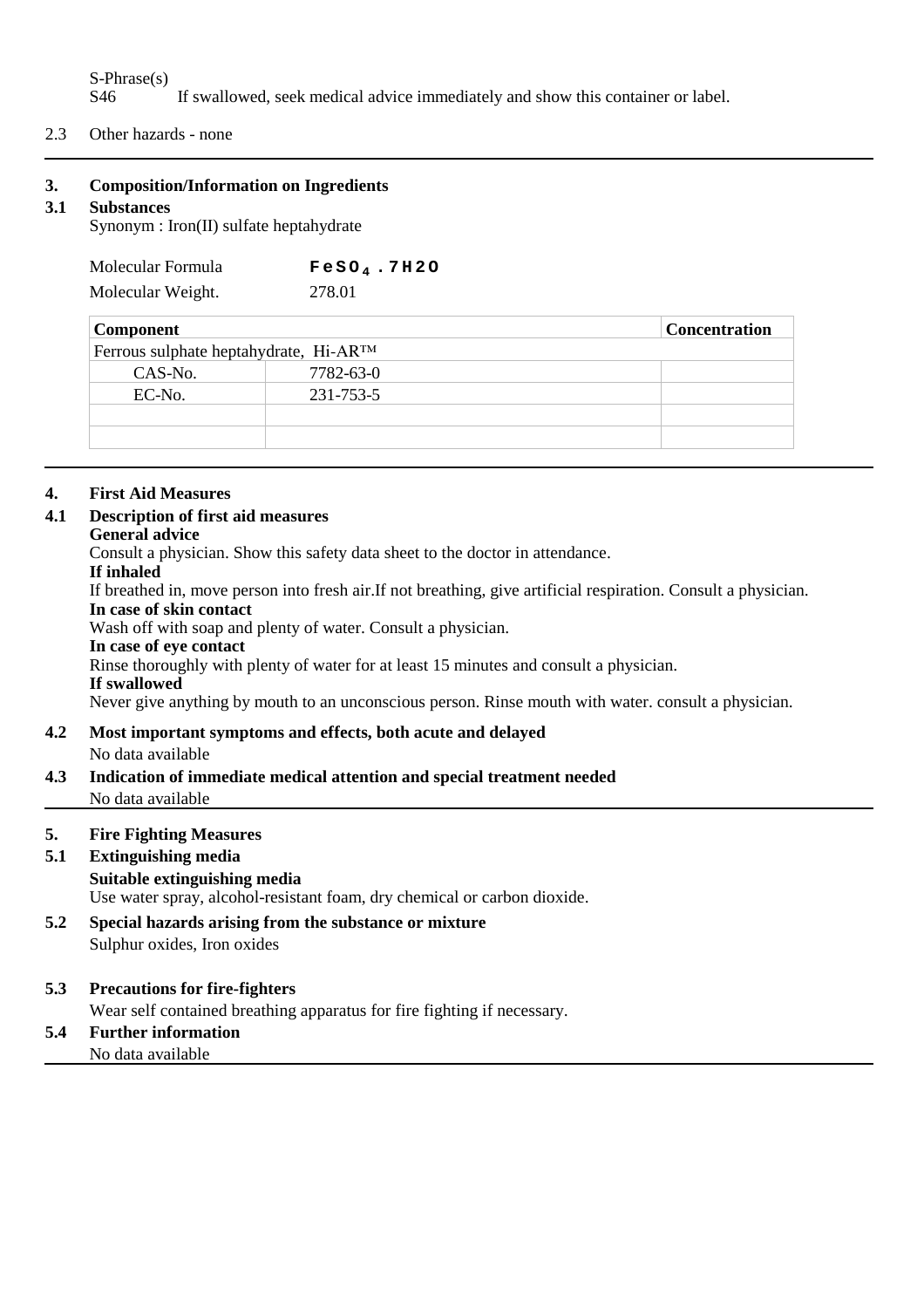# **6 Accidental Release Measures**

# **6.1 Personal precautions, protective equipment and emergency procedures**

Wear respiratory protection. Avoid breathing vapors, mist or gas. Ensure adequate ventilation. Evacuate personnel to safe areas.

# **6.2 Environmental precautions**

Prevent further leakage or spillage if safe to do so. Do not let product enter drains.

#### **6.3 Methods and materials for containment and cleaning up**

Soak up with inert absorbent material and dispose of as hazardous waste. Keep in suitable, closed containers for disposal.

## **6.4 Reference to other sections**

For disposal see Section 13.

# **7 Handling and Storage**

# **7.1 Precautions for safe handling**

Avoid contact with skin and eyes. Avoid inhalation of vapour or mist. Normal measures for preventive fire protection.

#### **7.3 Conditions for safe storage, including any incompatibilities**

Store in cool place. Keep container tightly closed in a dry and well-ventilated place. Containers which are opened must be carefully resealed and kept upright to prevent leakage.

Recommended Storage Temperature : Store below 30°C

#### **7.3 Specific end uses**

No data available

#### **8 Exposure Controls/Personal Protection**

#### **8.1 Control parameters**

Components with workplace control parameters

#### **8.2 Exposure controls**

#### **Appropriate engineering controls**

Avoid contact with skin, eyes and clothing. Wash hands before breaks and immediately after handling the product.

#### **Personal protective equipment**

#### **Hygiene measure**

Immediately change contaminated clothing. Apply preventive skin protection. Wash hands face after working with the substance

#### **Eye/face protection**

Tightly fitting safety goggles. Faceshield (8-inch minimum). Use equipment for eye protection tested and approved under appropriate government standards such as NIOSH (US) or EN 166(EU).

#### **Skin protection**

Handle with gloves. Gloves must be inspected prior to use. Use proper glove removal technique (Without touching glove's outer surface) to avoid skin contact with this product. Dispose of contaminated gloves after use in accordance with applicable laws and good laboratory practices.

#### Wash and dry hands.

The selected protective gloves have to satisfy the specifications of EU Directive 89/686/EEC and the standard EN 374 derived from it.

#### **Body protection**

Complete suit protecting against chemicals, The type of protective equipment must be selected according to the concentration and amount of the dangerous substance at the specific work place.

#### **Respiratory protection**

Where risk assessment shows air-purifying respirators are appropriate use a fullface respirator with multi-purpose combination (US) or type ABEK(EN 14387) respirator cartridges as a backup to the engineering controls. If the respirator is the sole means of protection, use a full-face supplied air respirator. Use respirators and components tested and approved under appropriate government standards such as NIOSH (US) or CEN (EU).

# **Environment exposure controls**

Do not empty into drains

# **9 Physical and chemical properties**

**9.1 Information on basic physical and chemical properties**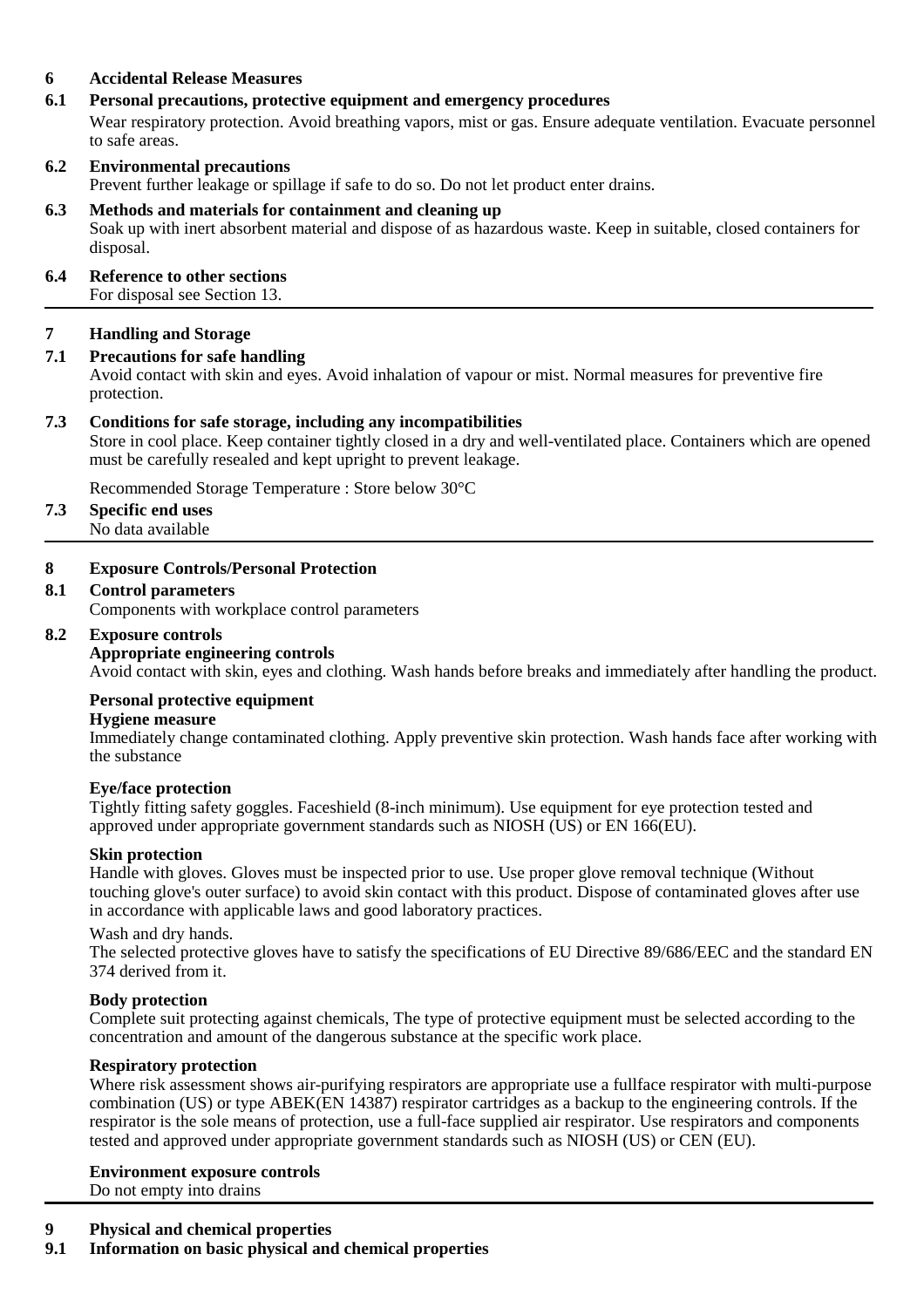#### Appearance **Light blue or blue-green or green solid or crystals**

Odour No data available Odour Threshold No data available pH<br>Mo data available<br>Melting/freezing point the same of the No data available Melting/freezing point and boiling range and the No data available<br>
No data available<br>
No data available Initial boiling point and boiling range Flash point No data available Upper/lower flammability or explosive limits No data available<br>Vapour pressure No data available Vapour pressure<br>Vapour density Vapour density<br>
Relative density<br>
No data available<br>
No data available<br>
No data available Water Solubility No data available Partition coefficient: n-octanol/Water No data available<br>Autoignition Temperature No data available Autoignition Temperature<br>
Decomposition Temperature<br>
No data available<br>
No data available Decomposition Temperature<br>Viscosity Explosive properties Oxidizing properties No data available

# No data available No data available No data available<br>No data available

or powder

# **9.2 Other safety information**

No data available

#### **10 Stability and Reactivity**

- **10.1 Reactivity**
	- No data available
- **10.2 Chemical stability** No data available
- **10.3 Possibility of hazardous reactions** No data available
- **10.4 Conditions to avoid** No data available
- **10.5 Incompatible materials** Strong oxidizing agents
- **10.6 Hazardous decomposition products** Other decomposition products - No data available

#### **11 Toxicological Information**

**11.1 Information on toxicoligical effects Acute toxicity** No data available **Skin corrosion/irritation** No data available **Serious eye damage/eye irritation** No data available **Respiratory or skin sensitisation** No data available **Germ cell mutagenicity** No data available **Carcinogenicity** IARC: No component of this product present at levels greater than orequal to 0.1% is identified as probable, possible or confirmed human carcinogen by IARC. **Reproductive toxicity** No data available **Specific target organ toxicity- single exposure** No data available **Aspiration hazard** No data available

**Potential Health Effects Inhalation.**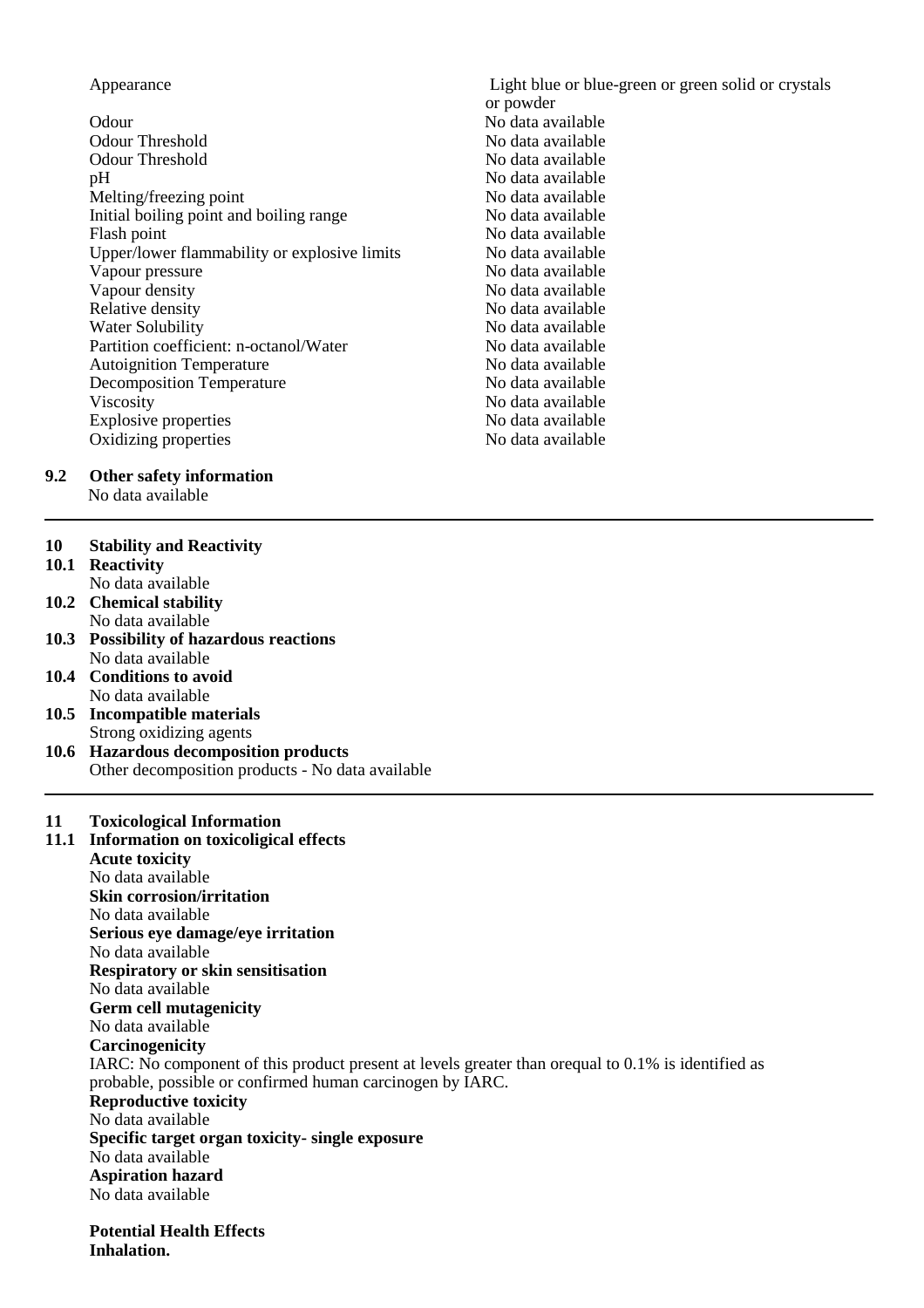Refer Section 2 **Skin** Refer Section 2 **Eyes** Refer Section 2 **Ingestion** Refer Section 2

#### **Additional Information** RTECS : NO8510000

#### **12 Ecological Information**

#### **12.1 Toxicity**

No data available

- **12.2 Persistence and degradability** No data available
- **12.3 Bioaccumulative potential** No data available
- **12.4 Mobility in soil** No data available
- **12.5 PBT and vPvB assessment** No data available
- **12.6 Other adverse effects** No data available

#### **13 Disposal Considerations**

## **13.1 Waste treatments methods**

#### **Product**

Offer surplus and non-recyclable solutions to a licenced disposal company. Contact a licenced professional waste disposal service to dispose of this material.

# **13.2 Contaminated packaging**

Dispose of as unused product.

#### **14 Transport Information**

**14.1 UN-No.**

 $ADR/RID: IMDG: IATA: -$ 

#### **14.2 UN proper shipping name**

| <b>ADR/RID</b> | : no dangerous goods |
|----------------|----------------------|
| <b>IMDG</b>    | : no dangerous goods |
| <b>IATA</b>    | : no dangerous goods |

- **14.3 Transport hazard class(es)** ADR/RID: - IMDG: - IATA: -
- **14.4 Packaging group<br>ADR/RID: IMDG: -** $ADR/RID: IMDG: IATA: -$
- **14.5 Environmental hazards** ADR/RID: No IMDG: Marine Pollutant:No IATA: No

#### **14.6 Special precautions for use** No data available

#### **15 Regulatory Information**

This safety datasheet complies with the requirements of Regulation(EC) No.1907/2006

- **15.1 Safety health and environment regulations/legislation specific for the substance or mixture** No data available
- **15.2 Chemical Safety Assessment**